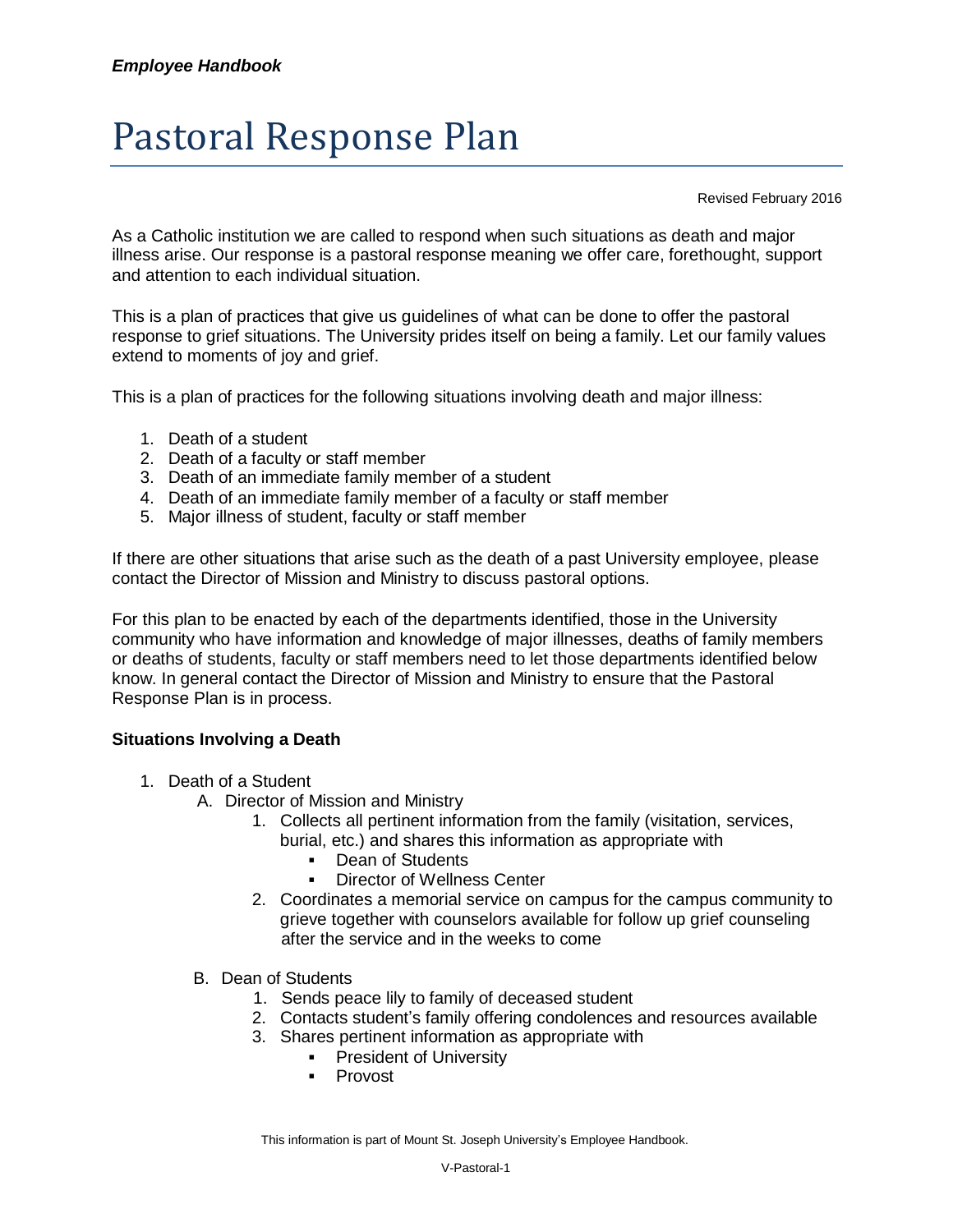- Student's academic advisor and current faculty
- **Registrar to update student's record in CARS**
- Greater campus community as appropriate (both notification of death and arrangements)
- C. Director of Mission and Ministry, Dean of Students and Director of Wellness
	- 1. Determine appropriate personnel to visit the family bringing a gift card for food or actual food
	- 2. Ensure a University representative at visitation, services, etc. distance permitting
- D. Dean of Students
	- 1. Shares pertinent information with
		- **Coordinator of Residence Life**
		- **Resident Assistant of the student**
		- Roommate of student (if applicable)
		- Other staff as appropriate
	- 2. Coordinates arrangements for personal effects of student
- E. Director of Wellness Center
	- 1. Offers outreach to campus community as appropriate
- 2. Death of a faculty or staff member
	- A. Department chair or supervisor of deceased
		- 1. Collects all pertinent information from the family (visitation, services, burial, etc.) and shares this information with
			- - **President of University**
				- **Provost**
				- **Director of Human Resources**
	- B. Provost
		- 1. Shares pertinent information with
			- **Director of Wellness**
			- Director of Mission and Ministry
	- C. President of University
		- 1. Sends peace lily to family of deceased
		- 2. Shares appropriate information with the greater campus community
		- 3. President or designee will attend visitation, services, etc. distance permitting
	- D. President and Department chair or supervisor
		- 1. Determine appropriate personnel to visit the family bringing a gift card for food or actual food
	- E. Director of Mission and Ministry
		- 1. Coordinates a memorial service on campus for the campus community to grieve together with counselors available for follow up grief counseling after the service and in the weeks to come
	- F. Director of Wellness Center
		- 1. Offers outreach to campus community as appropriate
- 3. Death of an immediate family member of a student (defined as parents, siblings, spouse, and child(ren))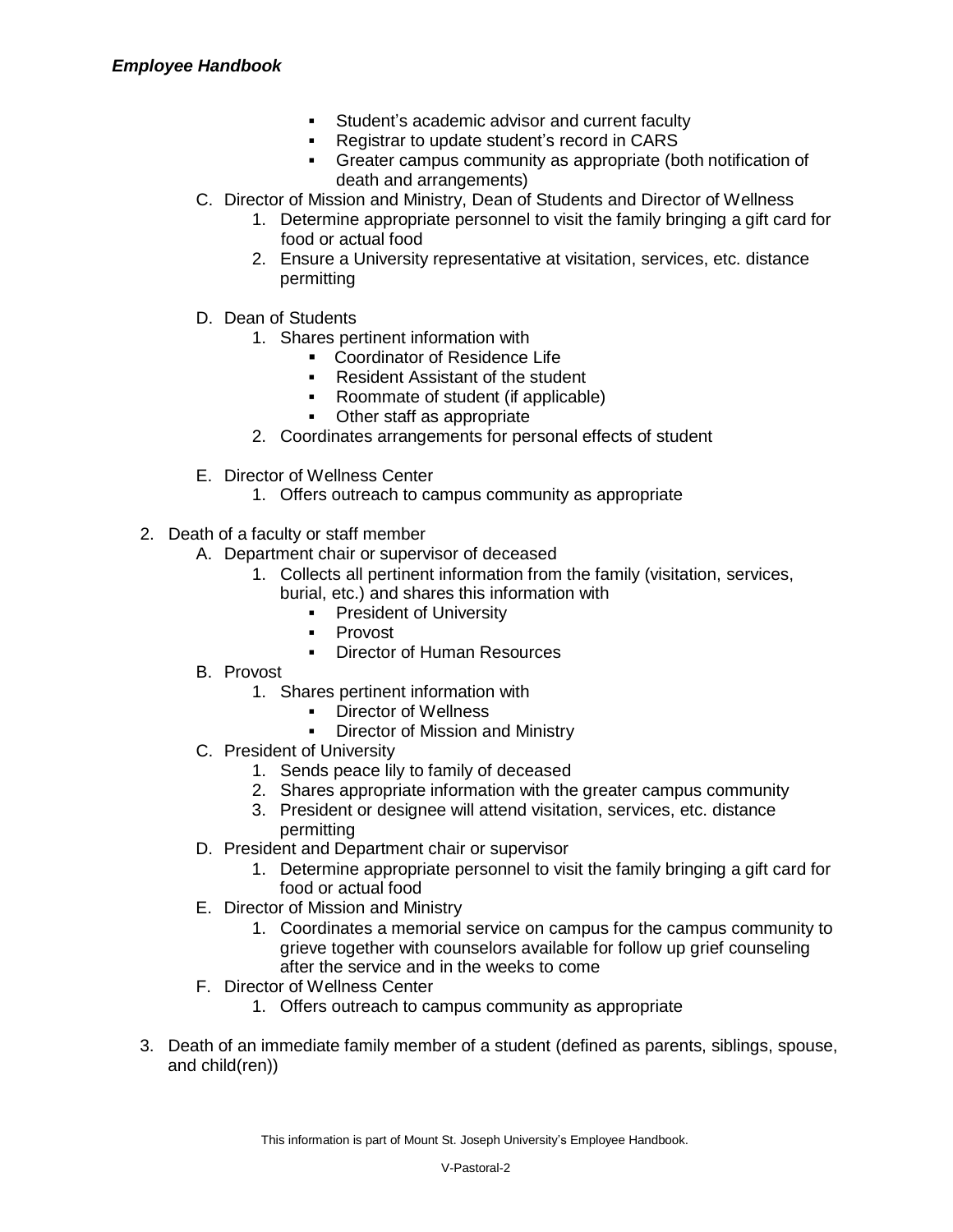- A. Director of Mission and Ministry
	- 1. Collects all pertinent information from the family (visitation, services, burial, etc.) and shares this information as appropriate with
		- **-** Dean of Students
		- **Director of Wellness Center**
	- 2. Sends a sympathy card
	- 3. Holds All Saints Day/ All Souls Day Mass in the fall to pray for the dead of the past year
- B. Dean of Students
	- 1. Shares pertinent information as appropriate with
		- **President of University**
		- **-** Provost
		- **Student's academic advisor and current faculty**
		- Greater campus community as appropriate for both notification of death and arrangements
	- 2. Contacts student offering condolences and resources available
	- 3. Sends peace lily to family of deceased
- C. Director of Wellness Center
	- 1. Offers outreach to campus community as appropriate
- 4. Death of an immediate family member of a faculty or staff member (defined as spouse, child(ren), and parents
	- A. Department chair or supervisor collects all pertinent information from the family (visitation, services, burial, etc.) and shares this information with the campus community as appropriate
	- B. Director of Mission and Ministry
		- 1. Sends a sympathy card
		- 2. Contacts President's Office to send peace lily to the family of the deceased
		- 3. Holds All Saints Day/ All Souls Day Mass in the fall to pray for the dead of the past year

## **Situations Involving a Major Illness**

- 1. Major illness of student (i.e. hospitalization)
	- A. Chair or someone from student's major's department visits student as appropriate
	- B. Dean of students shares pertinent information as appropriate with Provost and
		- Student's academic advisor and current faculty
		- Director of Mission and Ministry
		- Coordinator of Residence Life
		- Resident Assistant of the student
		- Roommate of student (if applicable)
	- C. Director of Mission and Ministry
		- Sends get well card
- 2. Major illness of faculty or staff member (i.e. hospitalization)